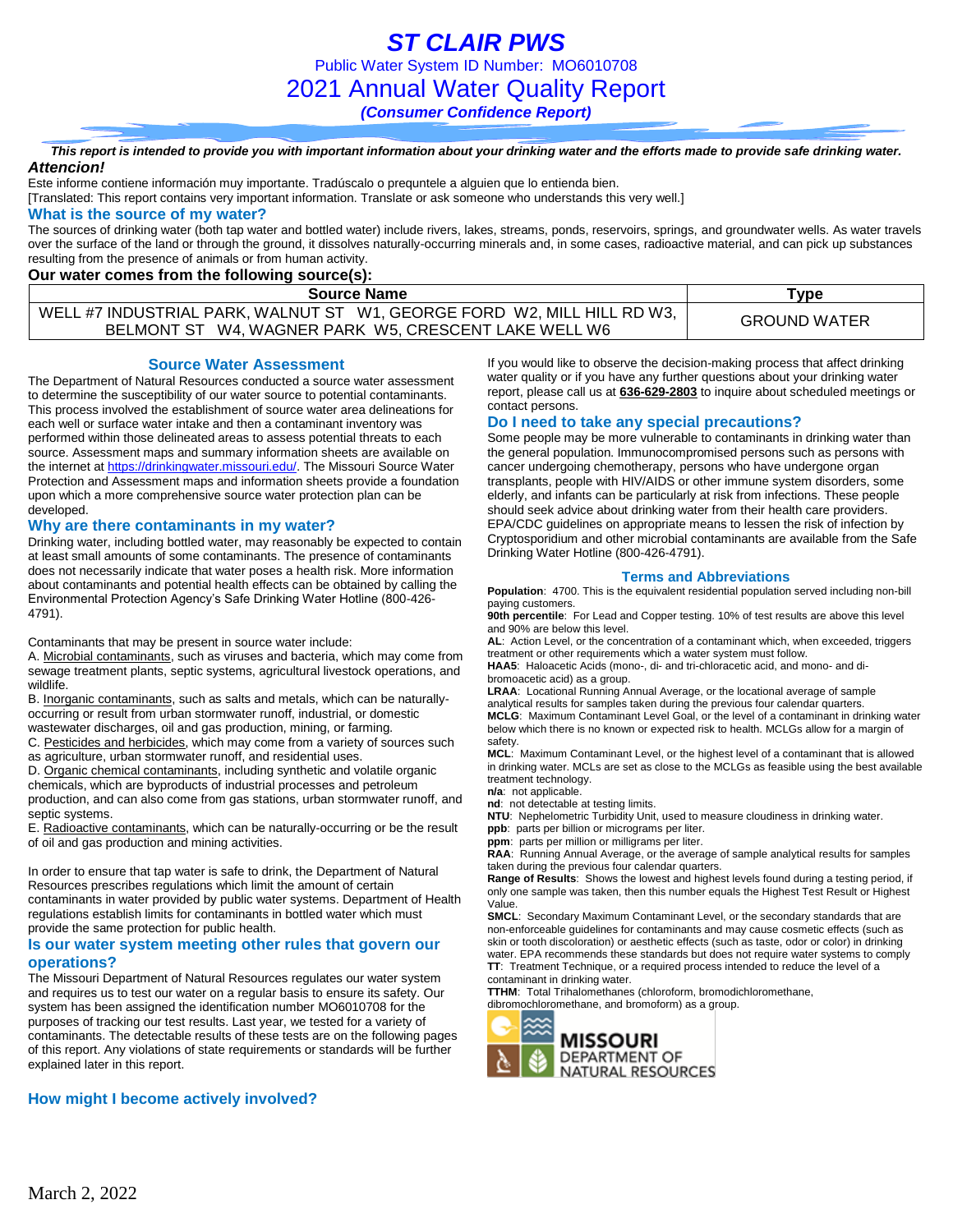## *ST CLAIR PWS*

Public Water System ID Number: MO6010708

2021 Annual Water Quality Report

*(Consumer Confidence Report)*

# *Contaminants Report*

ST CLAIR PWS will provide a printed hard copy of the CCR upon request. To request a copy of this report to be mailed, please call us at **636-629-2803***.* The CCR can also be found on the internet at www.dnr.mo.gov/ccr/MO6010708.pdf.

*The state has reduced monitoring requirements for certain contaminants to less often than once per year because the concentrations of these contaminants are not expected to vary significantly from year to year. Records with a sample year more than one year old are still considered representative. No data older than 5 years need be included. If more than one sample is collected during the monitoring period, the Range of Sampled Results will show the lowest and highest tested results. The Highest Test Result, Highest LRAA, or Highest Value must be below the maximum contaminant level (MCL) or the contaminant has exceeded the level of health based standards and a violation is issued to the water system.* 

## *Regulated Contaminants*

| <b>Regulated</b><br><b>Contaminants</b> | <b>Collection</b><br><b>Date</b> | <b>Highest</b><br>Test<br><b>Result</b> | Range of<br><b>Sampled</b><br>Result(s)<br>$(low - high)$ | <b>Unit</b> | <b>MCL</b> | <b>MCLG</b> | <b>Typical Source</b>                                                                          |
|-----------------------------------------|----------------------------------|-----------------------------------------|-----------------------------------------------------------|-------------|------------|-------------|------------------------------------------------------------------------------------------------|
| <b>BARIUM</b>                           | 9/21/2020                        | 0.238                                   | $0.087 - 0.238$                                           |             |            | ◠           | Discharge of drilling wastes; Discharge from metal refineries;<br>Erosion of natural deposits  |
| <b>FLUORIDE</b>                         | 9/21/2020                        | 0.15                                    | $0.11 - 0.15$                                             | ppm         |            |             | Natural deposits; Water additive which promotes strong teeth                                   |
| NITRATE-<br><b>NITRITE</b>              | 8/16/2021                        | 0.472                                   | $0 - 0.472$                                               | ppm         | 10         | 10          | Runoff from fertilizer use; Leaching from septic tanks, sewage;<br>Erosion of natural deposits |

|                               | <b>Lead and</b><br><b>Copper</b> | <b>Date</b> | 90th Percentile: 90%<br>of your water utility<br>levels were less than |                                  | <b>Range of Sampled</b><br><b>Results</b><br>$(low - high)$ |  | Unit                                           | <b>AL</b> | <b>Sites</b><br><b>Over AL</b> |            | <b>Typical Source</b> |                                         |  |
|-------------------------------|----------------------------------|-------------|------------------------------------------------------------------------|----------------------------------|-------------------------------------------------------------|--|------------------------------------------------|-----------|--------------------------------|------------|-----------------------|-----------------------------------------|--|
|                               | <b>COPPER</b>                    | 2018 - 2020 | 0.122                                                                  |                                  | $0.0122 - 0.207$                                            |  | ppm                                            | 1.3       |                                |            |                       | Corrosion of household plumbing systems |  |
|                               | LEAD                             | 2018 - 2020 | 3.12                                                                   |                                  | $0 - 3.51$                                                  |  | ppb                                            |           |                                |            |                       | Corrosion of household plumbing systems |  |
|                               |                                  |             |                                                                        |                                  |                                                             |  |                                                |           |                                |            |                       |                                         |  |
|                               | <b>Radionuclides</b>             |             |                                                                        | <b>Collection</b><br><b>Date</b> | <b>Highest</b><br>Value                                     |  | Range of<br><b>Sampled</b><br><b>Result(s)</b> |           | Unit                           | <b>MCL</b> | <b>MCLG</b>           | <b>Typical Source</b>                   |  |
| COMBINED RADIUM (-226 & -228) |                                  |             |                                                                        | 8/17/2017                        | 2.5                                                         |  | $0 - 2.5$                                      |           | pCi/l                          |            |                       | Erosion of natural deposits             |  |

### *Violations and Health Effects Information*

During the 2021 calendar year, we had the below noted violation(s) of drinking water regulations.

| <b>Compliance</b><br><b>Periog</b>          | Analvte                                               | Γvɒ                                                                  |
|---------------------------------------------|-------------------------------------------------------|----------------------------------------------------------------------|
| 2/6/2021<br>7/4<br>200 <sub>2</sub><br>7202 | <b>RULE</b><br><b>CONFIDENCE</b><br>UME<br>סויי.<br>u | ົີ<br>NTENT<br><b>TY/CONT</b><br>.ABIL<br>ADE<br>EQUACY/AVAIL<br>ັ∪ພ |

### **Special Lead and Copper Notice:**

If present, elevated levels of lead can cause serious health problems, especially for pregnant women and young children. Lead in drinking water is primarily from materials and components associated with service lines and home plumbing. ST CLAIR PWS is responsible for providing high quality drinking water, but cannot control the variety of materials used in plumbing components. When your water has been sitting for several hours, you can minimize the potential for lead exposure by flushing your tap for 30 seconds to 2 minutes before using water for drinking or cooking. If you are concerned about lead in your water, you may wish to have your water tested. Information on lead in drinking water, testing methods, and steps you can take to minimize exposure is available from the Safe Drinking Water Hotline (800-426-4791) or at [http://water.epa.gov/drink/info/lead/index.cfm.](http://water.epa.gov/drink/info/lead/index.cfm)

All contaminant sample results from past and present compliance monitoring are available online at the Missouri DNR Drinking Water Watch website at [www.dnr.mo.gov/DWW/.](http://www.dnr.mo.gov/DWW/) To see the Lead and Copper results, enter your water system's name in the box titled Water System Name, then select Find Water Systems at the bottom of the page. On the next screen, click on the Water System Number. At the top of the next page, under the Help column, click on Other Chemical Results by Analyte. Scroll down to Lead and click the blue Analyte Code (1030). A Sample Collection Date range may need to be entered. The Lead and Copper locations will be displayed under the heading Sample Comments. Scroll to find your location and click on the Sample No. for results. If you assisted the water system in taking a Lead and Copper sample but cannot find your location on the list, please contact ST CLAIR PWS for your results.